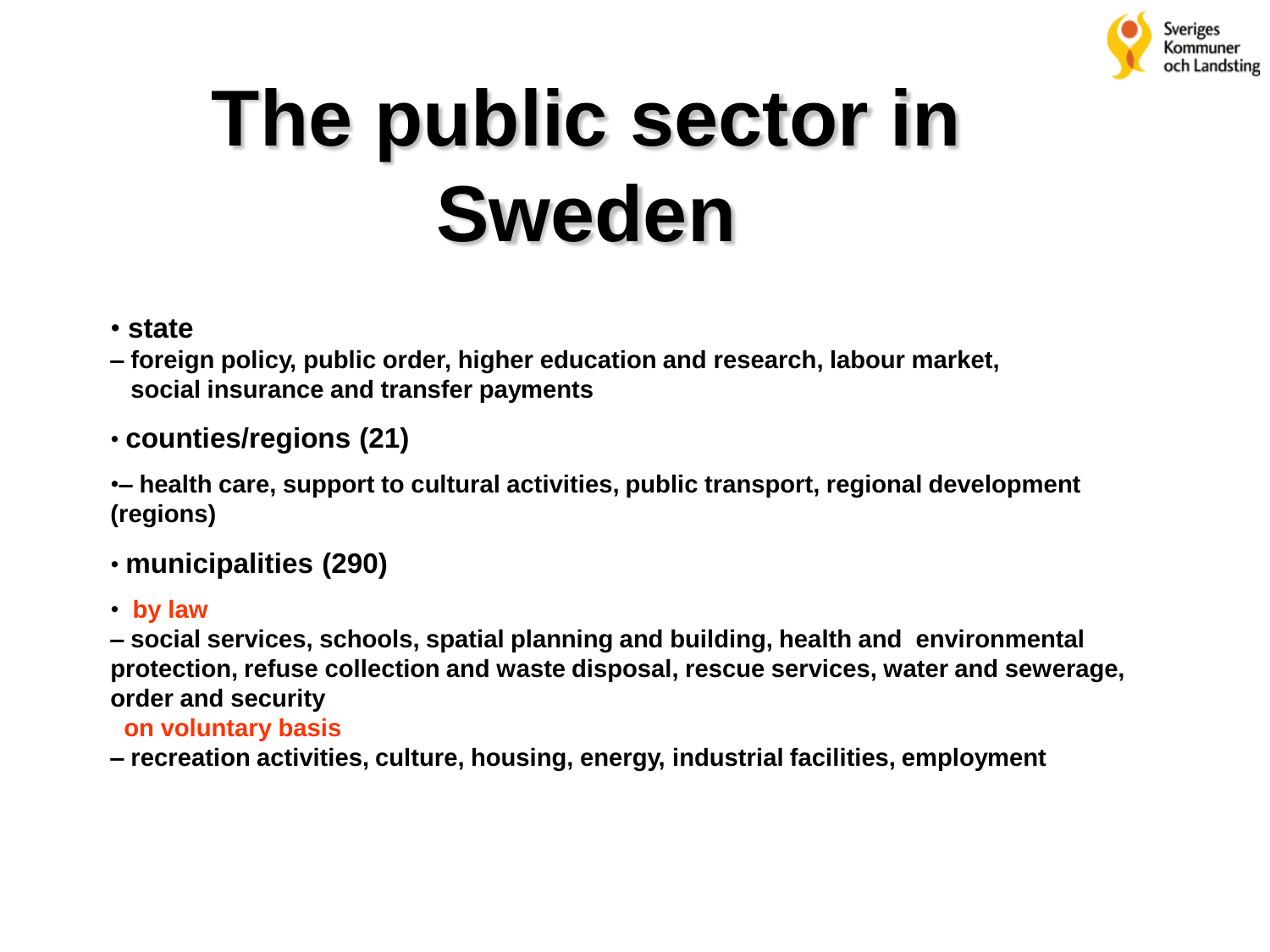## Skåne





- 
- Malmö 0,30 Million
- Helsingborg 0,12 Million
- 
- Skåne 1,20 Million
	-
	-
- Lund 0,10 Million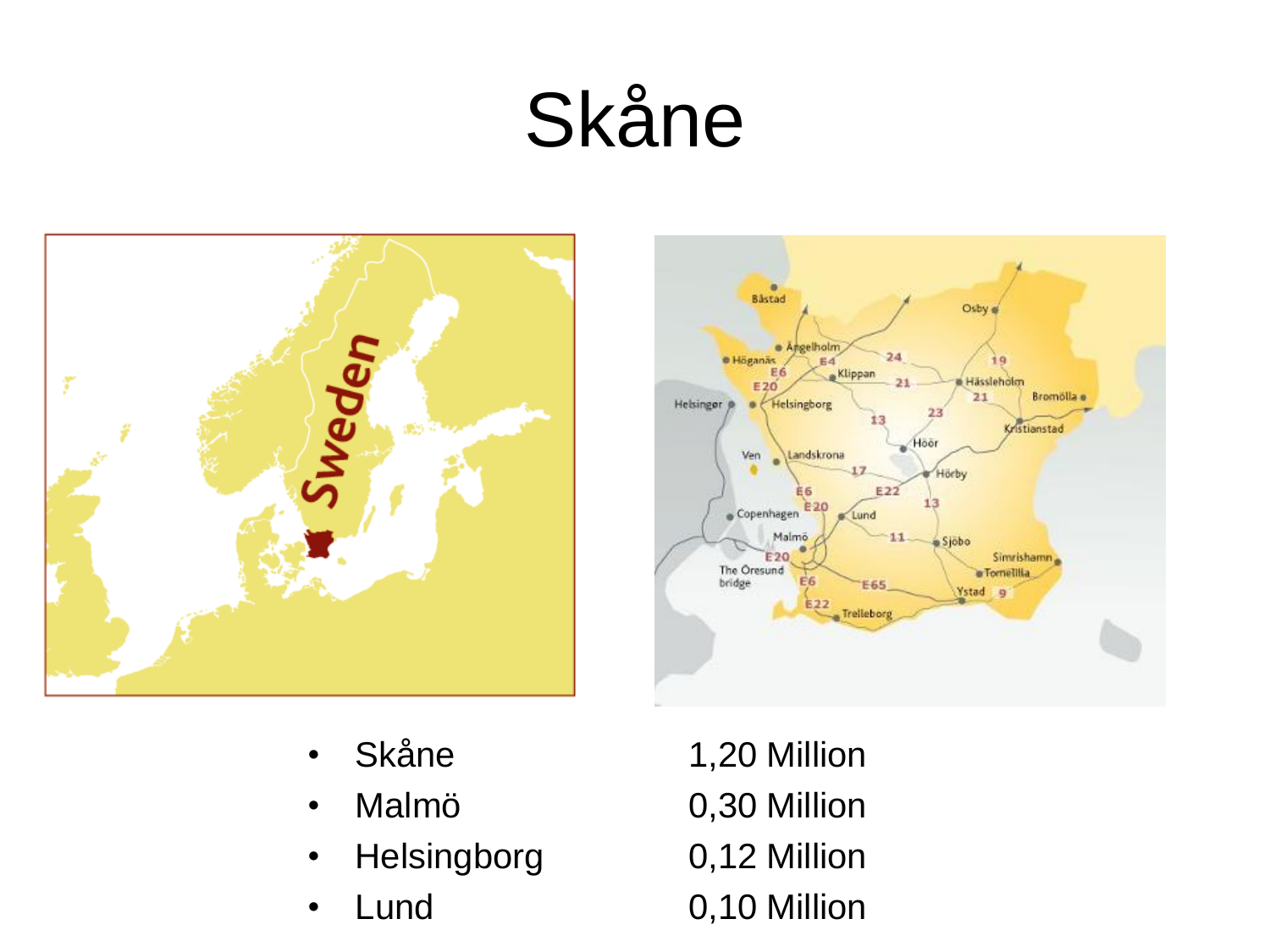#### Public finance-Sweden

#### **Total 2011 (billions) tax income total 1 552**

| <b>Municipalities</b> | 430 |
|-----------------------|-----|
| Counties              | 185 |
| Capital               | 188 |
| <b>VAT</b>            | 331 |
| Excise taxes          | 117 |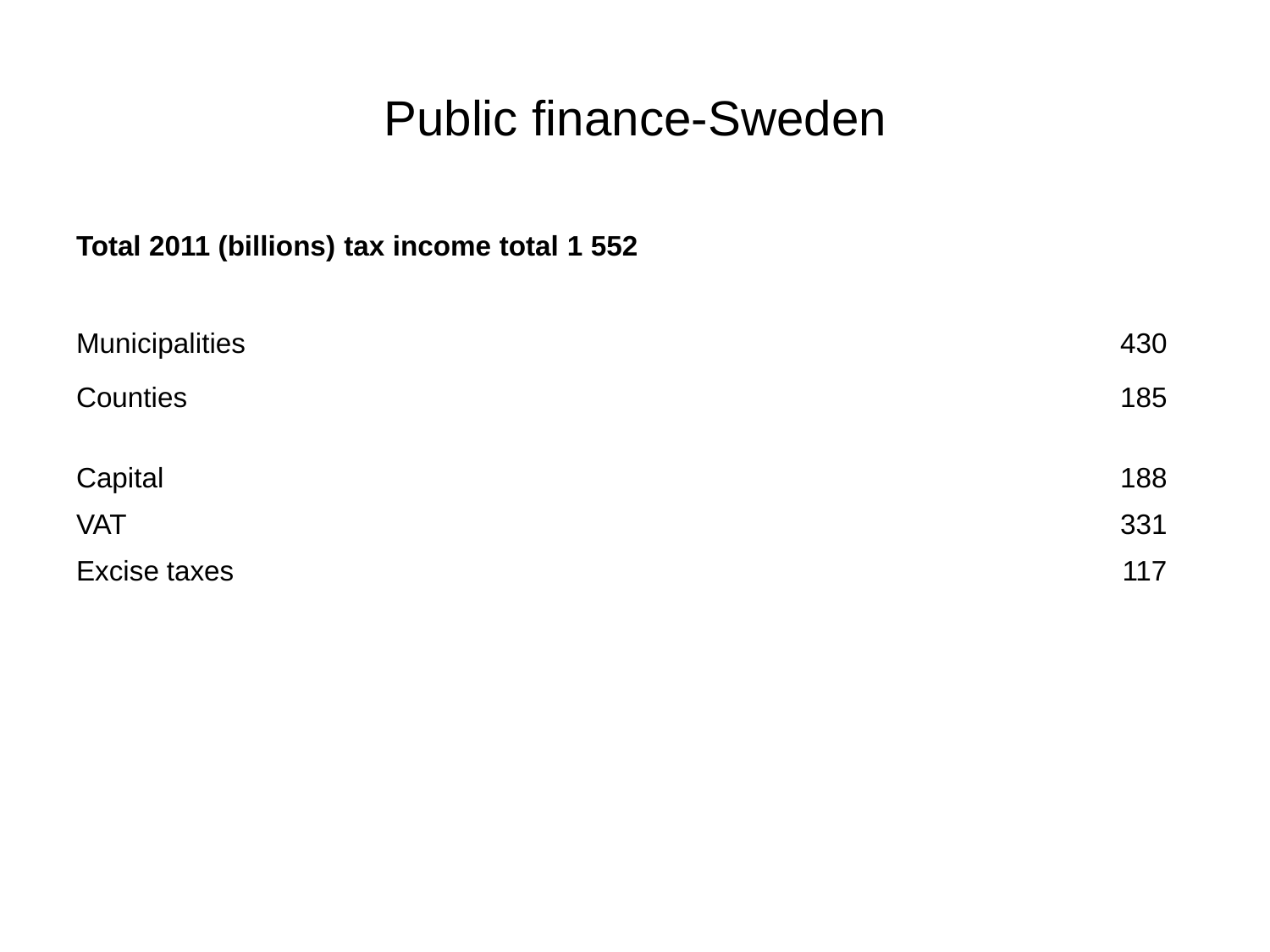### Revenues of Region Skåne, 2011 (SEKm)



| Tax revenue            | 21 950  |
|------------------------|---------|
| Equalisation           | 4 253   |
| Gen.gov. grants        | 3 1 3 8 |
| Financial              | 129     |
| Operating              | 7 0 5 1 |
| 36 521                 |         |
|                        |         |
| Transport              | 2 275   |
| <b>Subsidies</b>       | 1 481   |
| Sale of h/m care       | 919     |
| Dental care            | 577     |
| <b>Patient charges</b> | 403     |
| Capital gaines         | 217     |
| Award                  | 247     |
| Others                 | 931     |
|                        | 7 051   |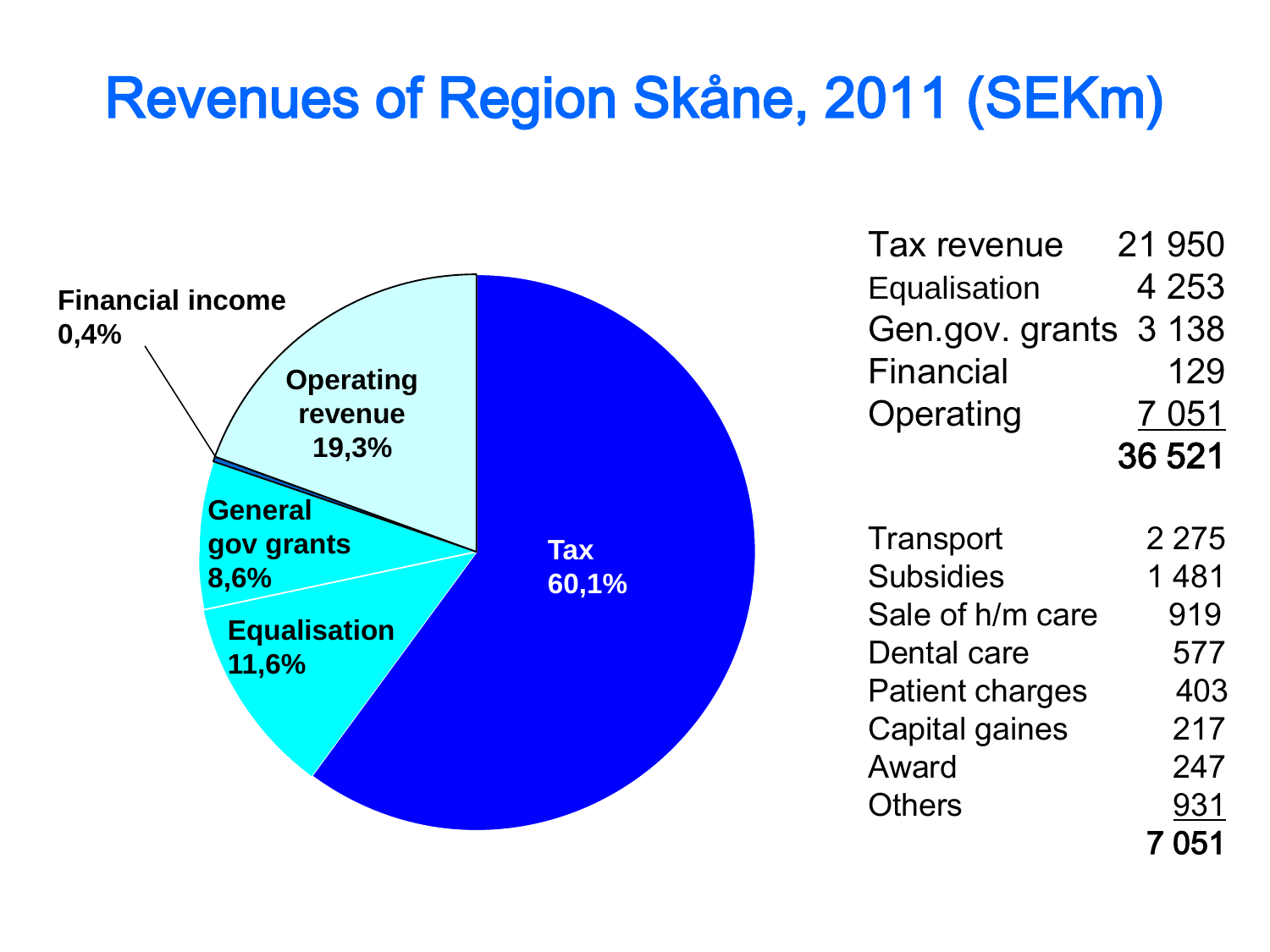### Public administration/levels in Sweden

- Centralisation-Decentralisation
- The "hourglass"- model
- Few and strong municipalities (1974 – 278) Discussion about stronger middle level since 1965
- Skåne as a pilot 1999-2010
- Region Skåne from 2011
- Region means responsibilty for Regional development (development plan)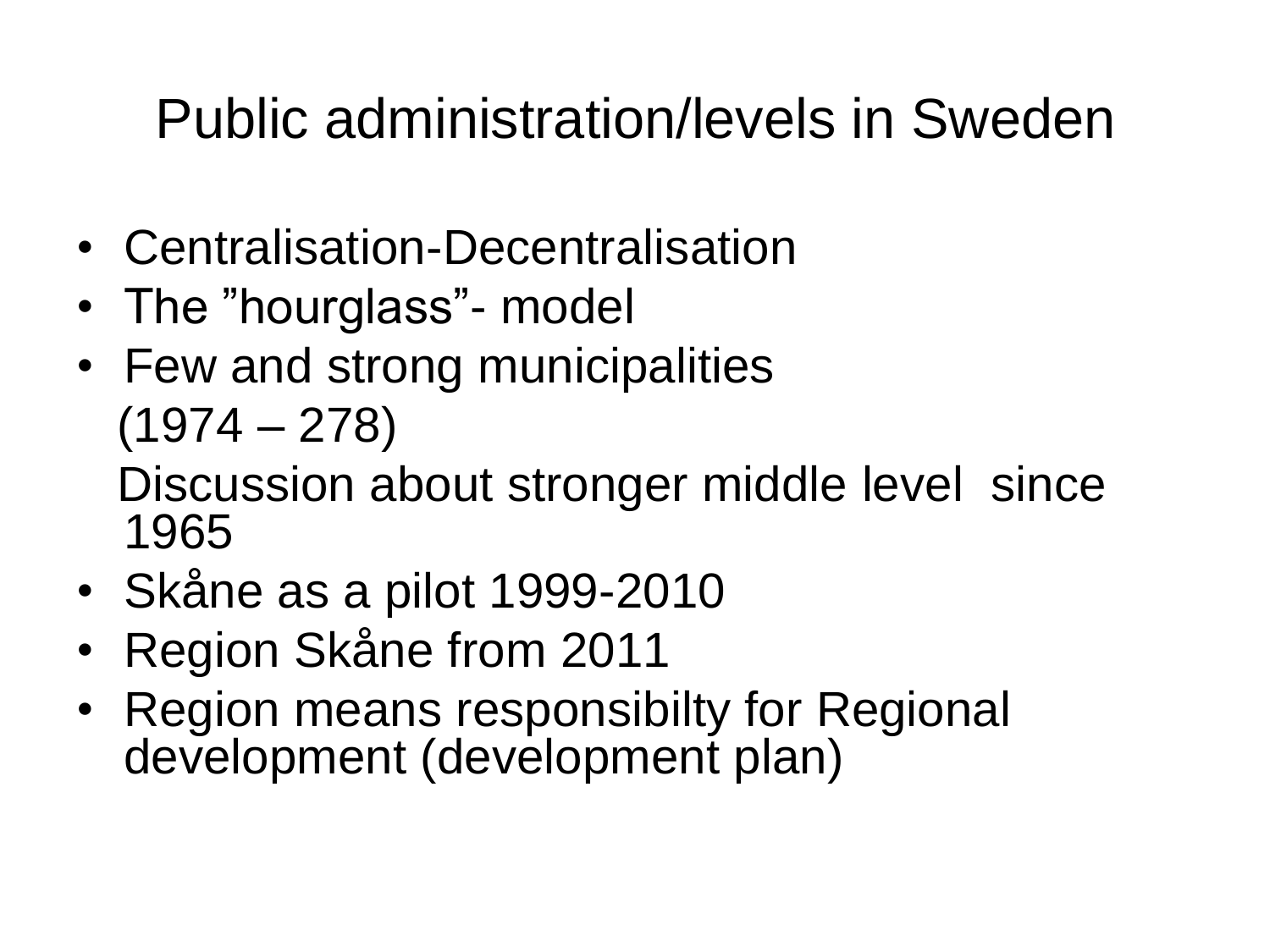#### Why does the Swedish system works?

- Strong centralisation and strong municipalities!
- Regulated by law
- The political parties same at all levels
- Municipalities and counties part of the administration more then self-governing units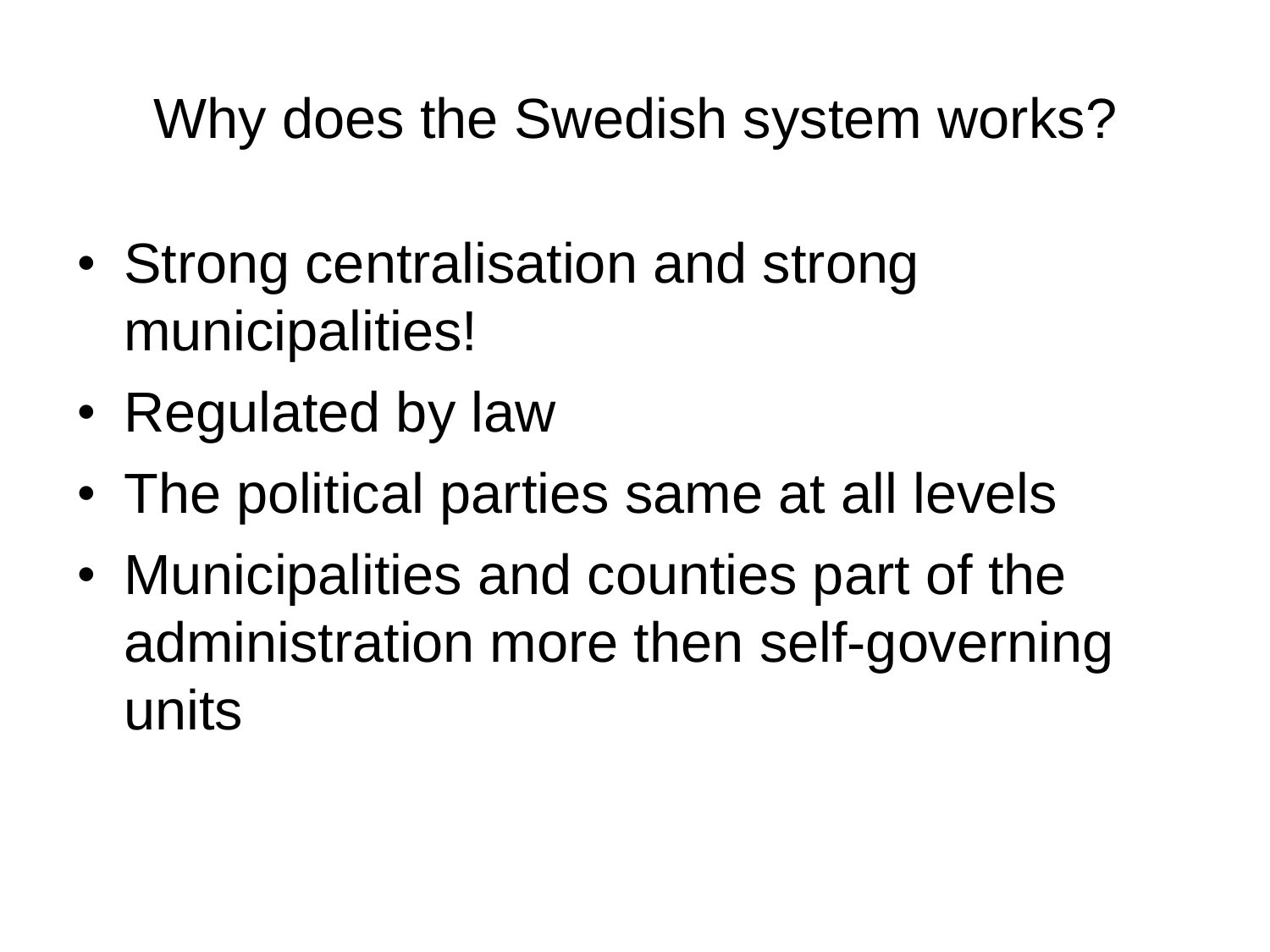### Regional Development Plan

- Not a governing instrument
- Build on consensus among actors
- No formal resources behind the plan
- Governance
- Network (metagovernance)
- Co-finance